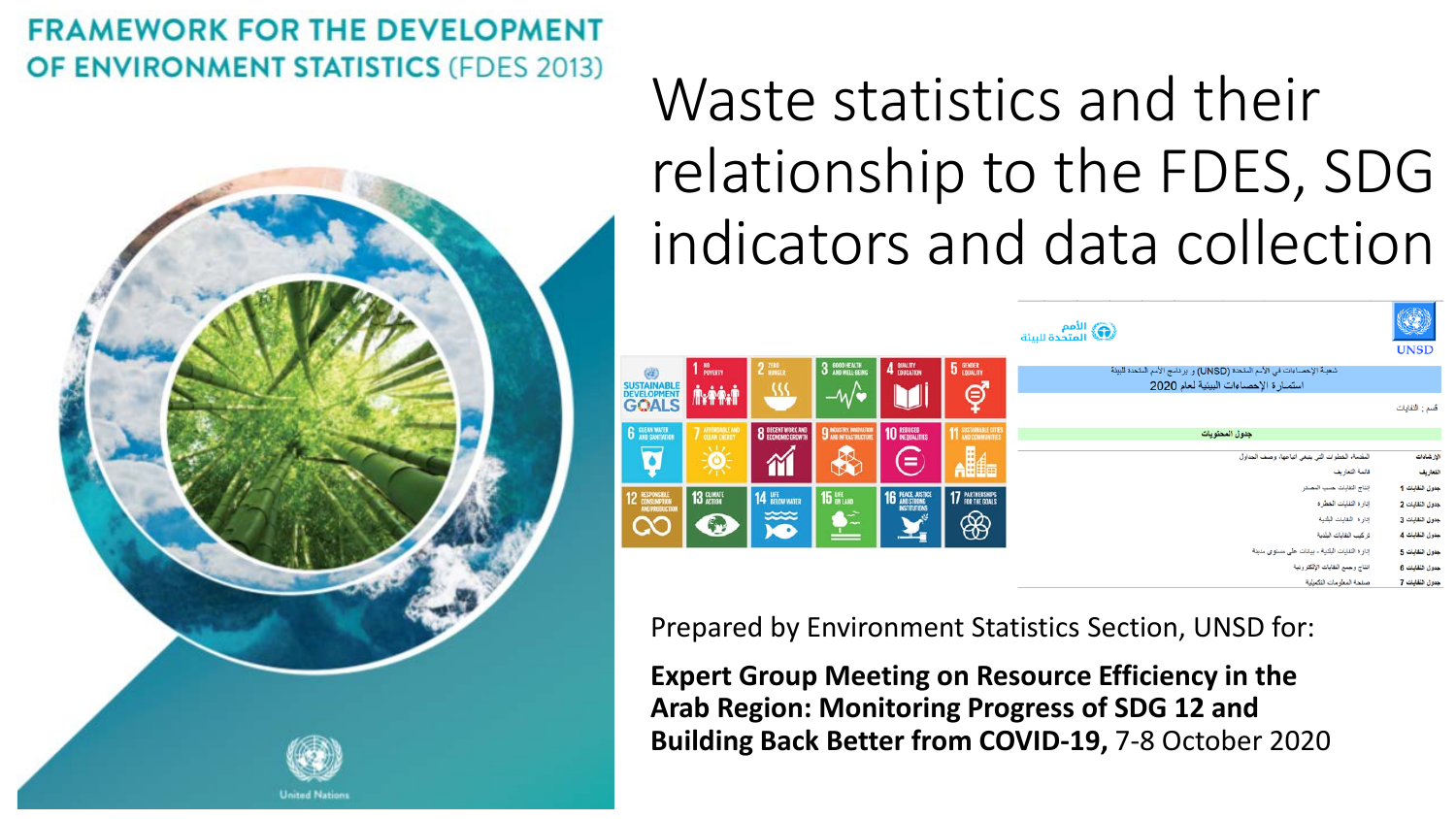## **Outline**

- FDES Component 3 (residuals)
- Waste methodology sheet in the Manual on the Basic Set of Environment Statistics
- Experience collecting all waste (including e-waste) data from the Economic and Social Commission of Western Asia (ESCWA) region
- Waste statistics and the SDG indicators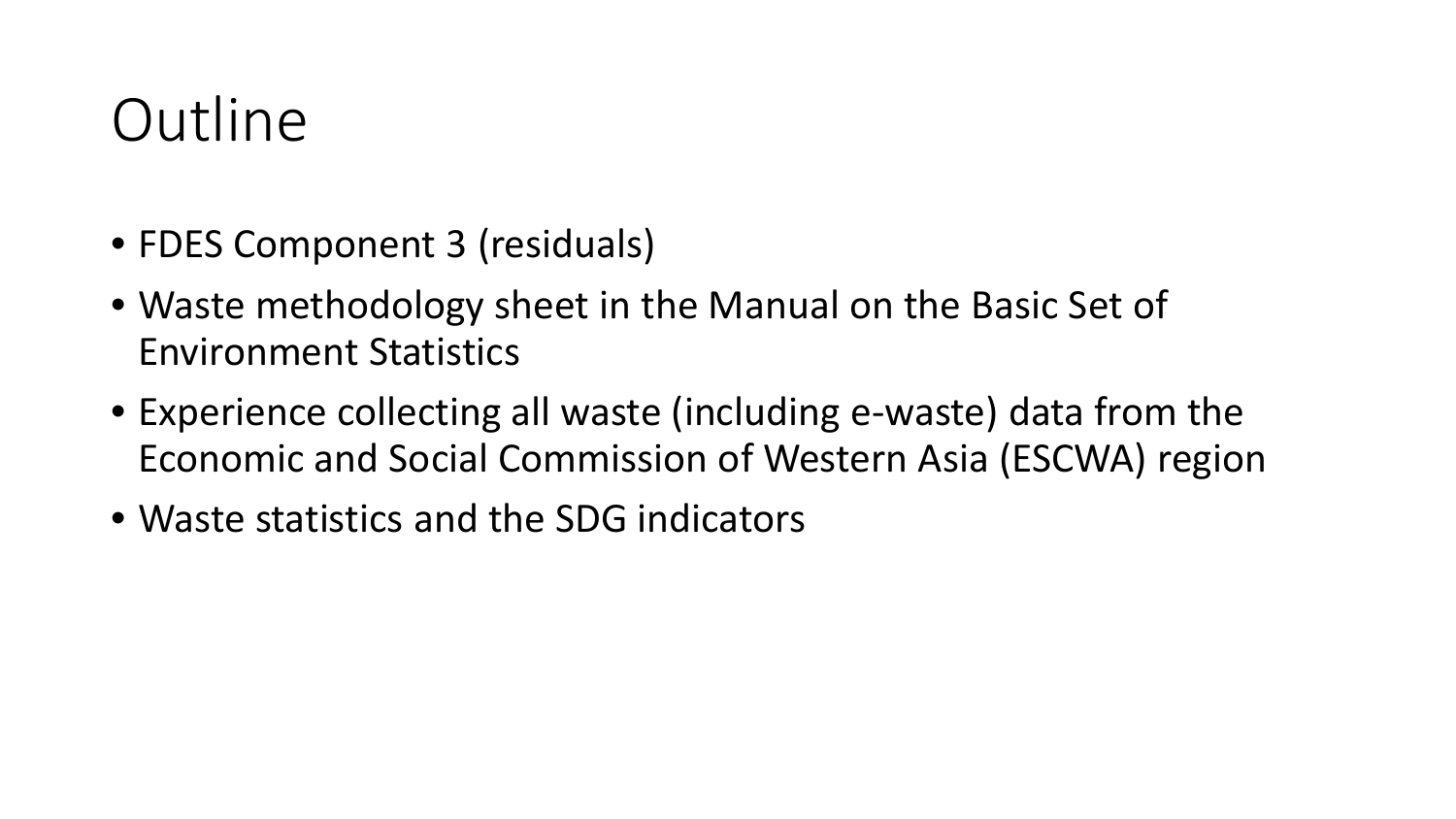### Framework for the Development of Environment Statistics (FDES)

- The FDES 2013 is a flexible, multi-purpose conceptual and statistical framework that marks out the scope of environment statistics.
- It provides an organizing structure to guide the collection and compilation of environment statistics at the national level, bringing together data from the various relevant subject areas and sources.
- It is broad, comprehensive and integrative. It covers the issues and aspects of the environment that are relevant for policy analysis and decision making and it can be applied to inform about cross-cutting issues such as climate change.

**FRAMEWORK FOR THE DEVELOPMENT** 

**OF ENVIRONMENT STATISTICS (FDES 2013)** 

**Now also available in Arabic**

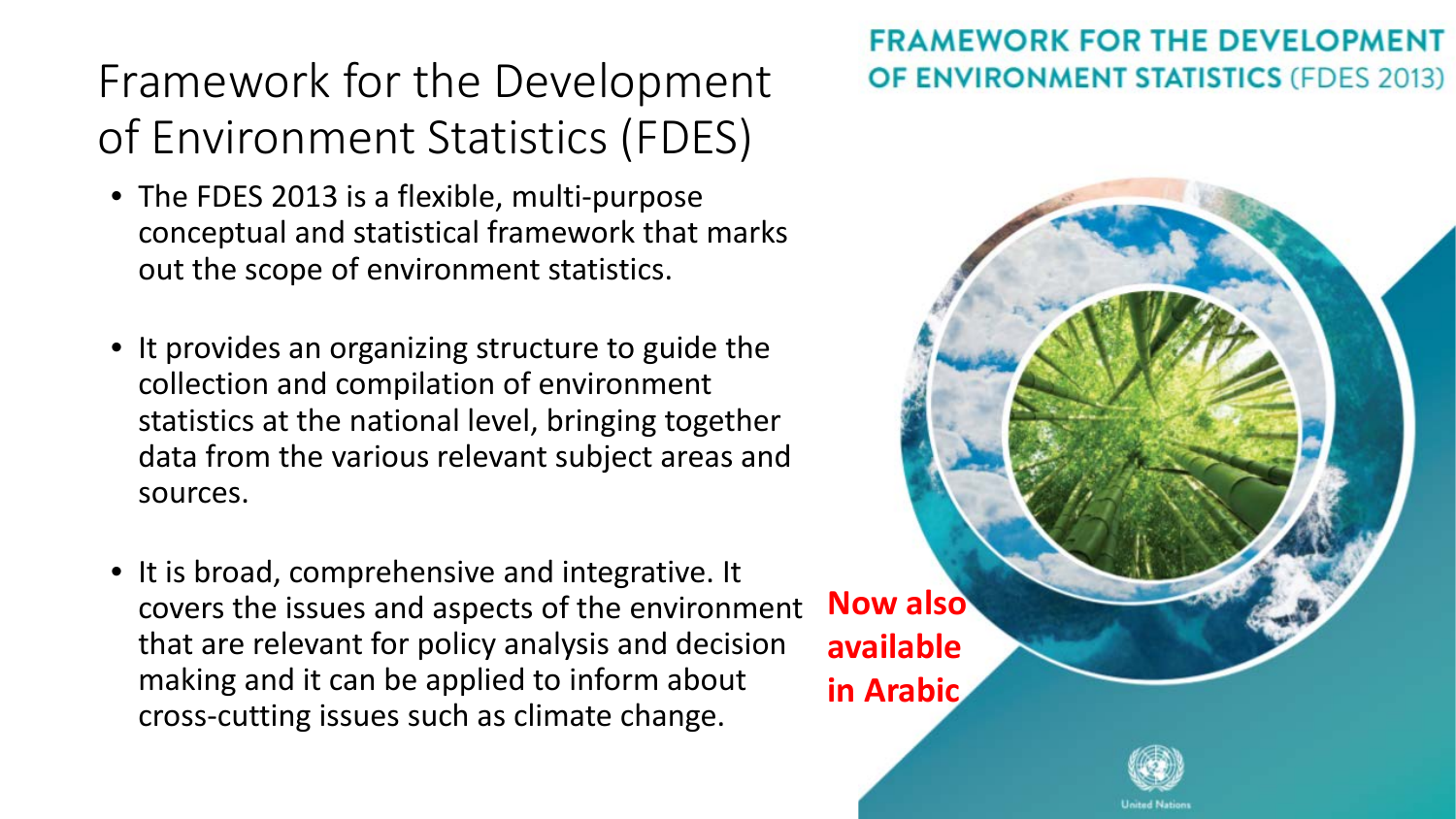## FDES Component 3 (residuals)

**Component 3**: **Residuals** Sub-component 3.1: Emissions to Air Sub-component 3.2: Generation and Management of Wastewater **Sub-component 3.3: Generation and Management of Waste** Sub-component 3.4: Release of Chemical Substances

Some non-exhaustive examples of statistics:

Within sub-component 3.3, there is:

Topic: 3.3.1: Generation of waste

- a. Amount of waste generated by source (mass)
- b. Amount of waste generated by waste category (mass)
- c. Amount of hazardous waste generated (mass)

Topic 3.3.2: Management of waste

- a. Municipal waste
	- 1. Total municipal waste collected
	- 2. Amount of municipal waste treated by type of treatment and disposal
- b. Hazardous waste
	- 1. Total hazardous waste collected

…

d. Amount of recycled waste





### **SDG-related statistics…**

- Municipal solid waste generated
- Hazardous waste generated
- Municipal solid waste (recycled/ incinerated (with or without energy recovery)/ composted/ landfilled)
- (e-waste/ hazardous waste/municipal solid waste) recycled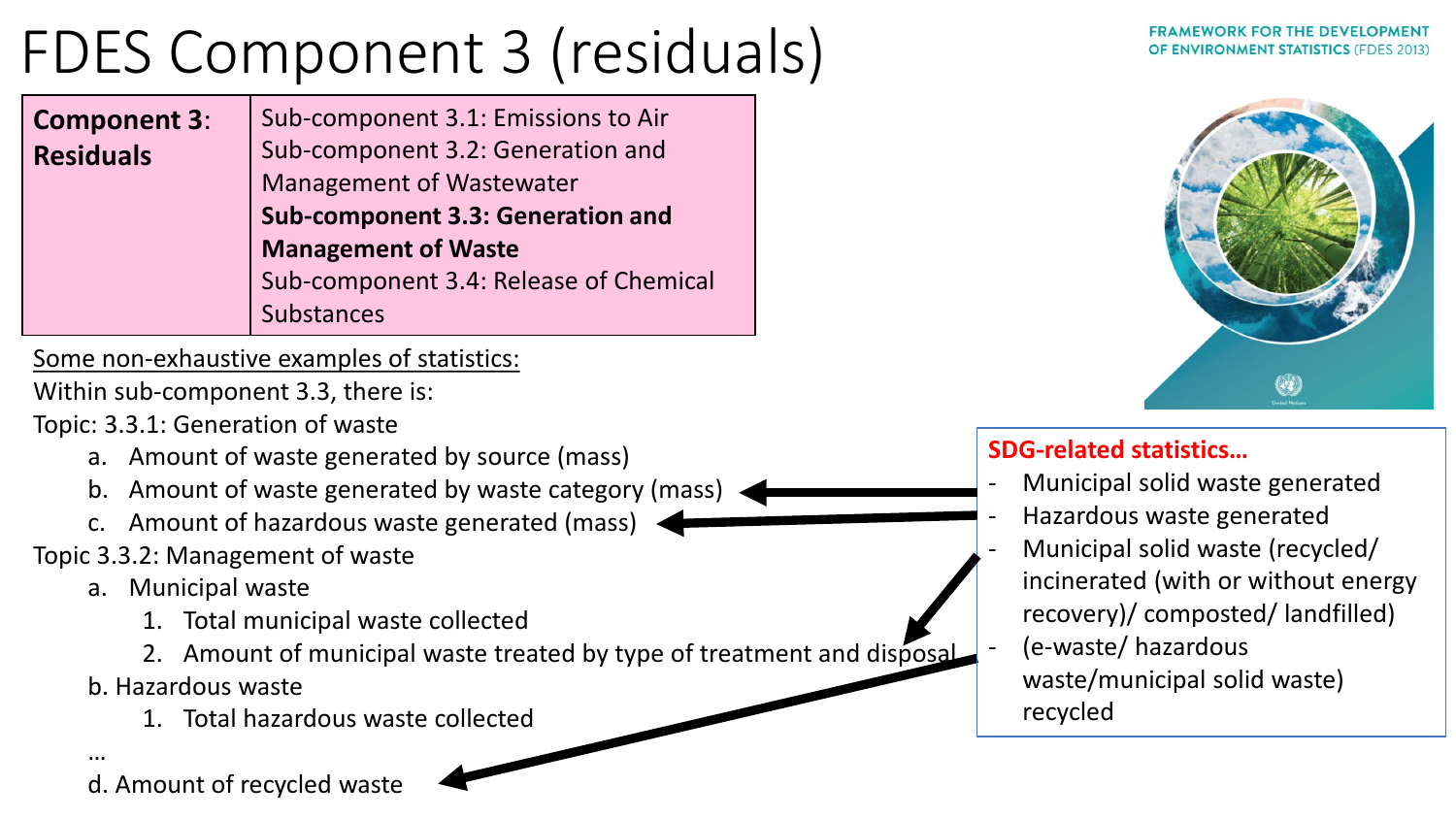Generation and Management of Waste methodology sheet within the: Manual on the Basic Set of Environment Statistics

- Among many methodology sheets spanning several themes within environment statistics, the **Generation and Management of Waste** methodology sheet attempts to:
	- facilitate collection or compilation of all generation and management of waste statistics of the Basic Set of Environment Statistics embedded in the FDES 2013.
	- offer detailed and in-depth methodological guidance including definitions, classifications, statistical methods for collection and/or compilation, dissemination and main uses of statistics on generation and management of waste.
- Work on methodology sheets is coordinated by UNSD in a collaborative way with the Expert Group on Environment Statistics and other thematic experts from specialized agencies

[https://unstats.un.org/unsd/envstats/fdes/fdes\\_eges.cshtml](https://unstats.un.org/unsd/envstats/fdes/fdes_eges.cshtml)

**Manual on the Basic Set of Environment Statistics** of the FDES 2013



**translation forthcoming**

**Generation and Management of Waste** 

(Topics 3.3.1 Generation of waste and 3.3.2 Management of waste of the Basic Set of Environment Statistics of the FDES 2013)

**Elaborated by the Environment Statistics Section** of the United Nations Statistics Division, in collaboration with the **Expert Group on Environment Statistics** 

Available at: [https://unstats.un.org/unsd/envstats/fdes/manual\\_bses.cshtml](https://unstats.un.org/unsd/envstats/fdes/manual_bses.cshtml)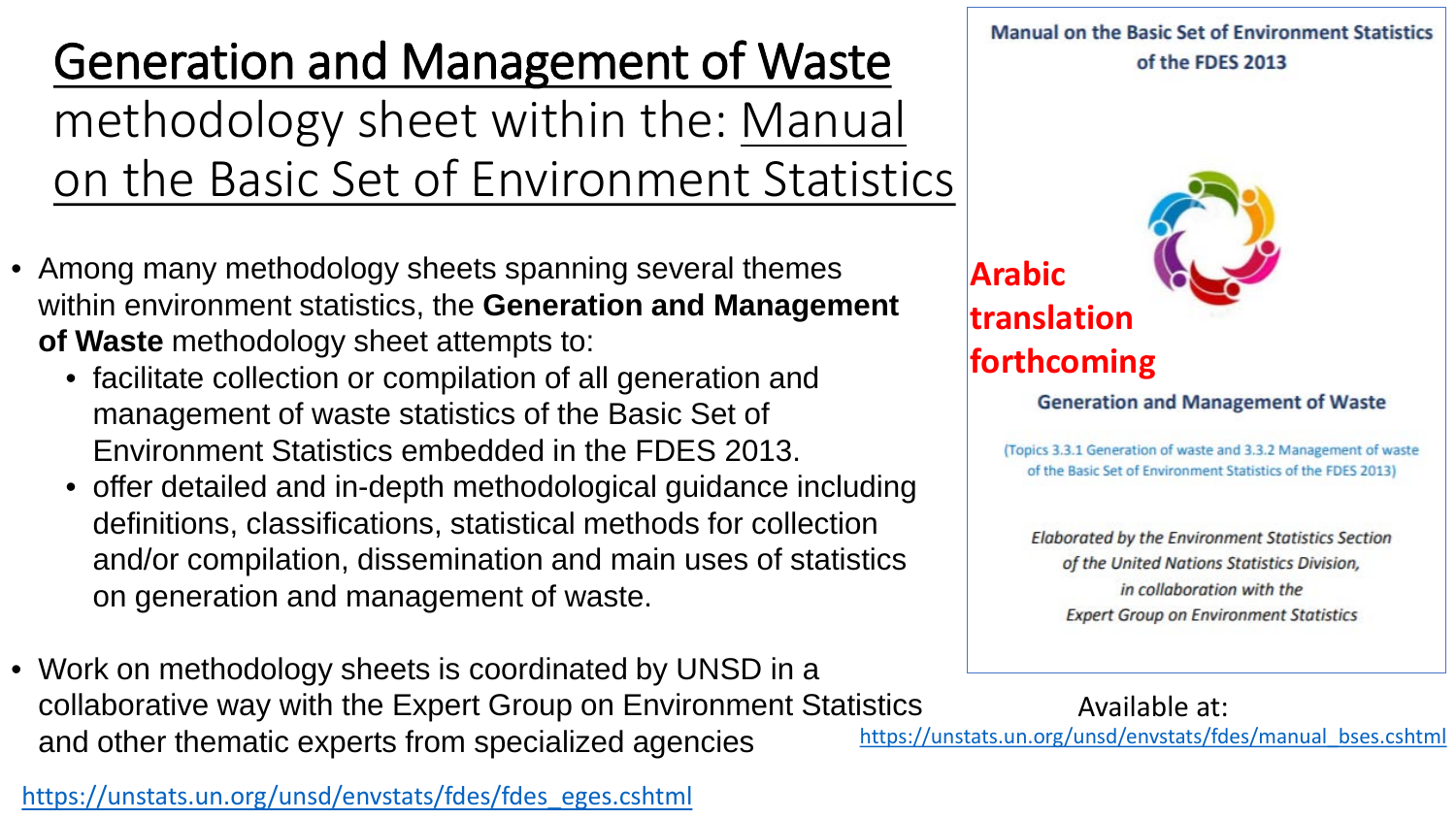## Generation and Management of Waste methodology sheet within the: Manual on the Basic Set of Environment Statistics

### **Statistics in Topics 3.3.1 Generation** of waste and 3.3.2 Management of

### **Component 3: Residuals**

 $\overline{a}$  and  $\overline{a}$  and  $\overline{a}$  are constant and the same

|                | Sub-component 3.3. Generation and Management or Waste                                                                          |                      |                                                                                                                                                                                                                                                                   |                                                                                                                                                                                                                                                                                                                                                                      |  |  |  |  |  |  |
|----------------|--------------------------------------------------------------------------------------------------------------------------------|----------------------|-------------------------------------------------------------------------------------------------------------------------------------------------------------------------------------------------------------------------------------------------------------------|----------------------------------------------------------------------------------------------------------------------------------------------------------------------------------------------------------------------------------------------------------------------------------------------------------------------------------------------------------------------|--|--|--|--|--|--|
|                | Topic 3.3.1: Generation of waste                                                                                               |                      |                                                                                                                                                                                                                                                                   |                                                                                                                                                                                                                                                                                                                                                                      |  |  |  |  |  |  |
|                | <b>Statistics and Related Information</b>                                                                                      | οf<br>Category       | <b>Potential</b>                                                                                                                                                                                                                                                  | <b>Methodological</b>                                                                                                                                                                                                                                                                                                                                                |  |  |  |  |  |  |
|                | (Bold Text - Core Set/Tier 1; Regular Text<br>- Tier 2; Italicized Text - Tier 3)                                              | <b>Measurement</b>   | <b>Aggregations and</b><br><b>Scales</b>                                                                                                                                                                                                                          | Guidance                                                                                                                                                                                                                                                                                                                                                             |  |  |  |  |  |  |
| a.<br>ь.<br>c. | Amount of waste generated by<br>source<br>Amount of waste generated by waste<br>category<br>Amount<br>of<br>hazardous<br>waste | Mass<br>Mass<br>Mass | · By ISIC economic<br>activity<br>· By households<br>• By tourists<br>· National<br>· Sub-national<br>· By waste category<br>(e.g., chemical waste,<br>municipal waste,<br>food waste.<br>combustion waste)<br>· National<br>· Sub-national<br>· By ISIC economic | · European Commission:<br>European List of Waste.<br>pursuant to European<br><b>Waste Framework Directiv</b><br>· Eurostat: Environmental<br>Data Centre on Waste<br>· Eurostat: European<br><b>Waste Classification for</b><br>Statistics (EWC-Stat),<br>version 4 (Waste<br>categories)<br>· Basel Convention: Wast<br>categories and hazardous<br>characteristics |  |  |  |  |  |  |
|                | generated                                                                                                                      |                      | activity<br>· National<br>· Sub-national                                                                                                                                                                                                                          | · Furostat: Manual on<br><b>Waste Statistics</b><br>· Eurostat: Guidance on<br>classification of waste<br>according to EWC-Stat<br>categories<br>· SEEA Central Framework<br>(2012)<br>· UNSD: Environment<br><b>Statistics Section-Waste</b><br>Questionnaire                                                                                                       |  |  |  |  |  |  |

### 3. Concepts in waste statistics

### 3A. Waste

waste

Waste is defined in the UNSD/UNEP Questionnaire 2018 on Environment Statistics<sup>15</sup> as "Materials that are not prime products (i.e., products produced for the market) for which the generator has no further use for his own purpose of production, transformation or consumption, and which he discards, or intends or is required to discard. It excludes material directly recycled or reused at the place of generation (i.e., establishment) and waste materials that are directly discharged into ambient water or air as wastewater or air pollution."

### Other definitions

The Joint OECD/Eurostat Questionnaire on the State of the Environment<sup>36.17</sup> defines waste similarly but provides further definition of primary and secondary waste. Waste is defined as "Waste refer here to materials that are not prime products (i.e., products produced for the market) for which the generator has no further use for own purpose of production, transformation or consumption, and which he discards, or intends or is required to discard. Wastes may be generated during the extraction of raw materials during the processing of raw materials to intermediate and final products, during the consumption of final products, and during any other human activity. Are excluded: residuals directly recycled or reused at the place of generation (i.e., establishment); waste materials that are directly discharged into ambient water or air."

### 7D. SDG indicators that incorporate these statistics

### Indicator 11.6.1: Proportion of urban solid waste regularly collected and with adequate final discharge out of total urban solid waste generated, by cities

The indicator is Tier II. The indicator measures the proportion of urban solid waste regularly collected and with adequate final discharge out of total urban solid waste generated. The statistics cover urban solid waste regularly collected and final discharge at city level.

Total solid waste regularly collected (3.3.2.a.1 + 3.3.2.b.1 + 3.3.2.c.1) / Total solid waste generated (3.3.1.a) Of which adequately discharged is reported using qualitative criteria.

### Indicator 12.4.2 Hazardous waste generated per capita and proportion of hazardous waste treated, by type of treatment

The indicator is Tier III under development. Related FDES 2013 statistics are 3.3.1.c. Amount of hazardous waste generated and 3.3.2.b.2 Amount of hazardous waste treated by type of treatment and disposal.

### Indicator Number 12.5.1 National recycling rate, tons of material recycled

The indicator is Tier III under development. Related statistics from the FDES 2013 are 3.3.2.d. Amount of waste recycled and Amount of waste generated (derived from 3.3.1.a or 3.3.1.b).







· Stockage · Incinération sans récupération d'énergie · Incinération avec récupération d'énergie · Recyclage · Compostage/méthanisation

Champ : France entière, DOM inclus : hors déblais et gravats. Source : Adema Traitements : SOeS. 2015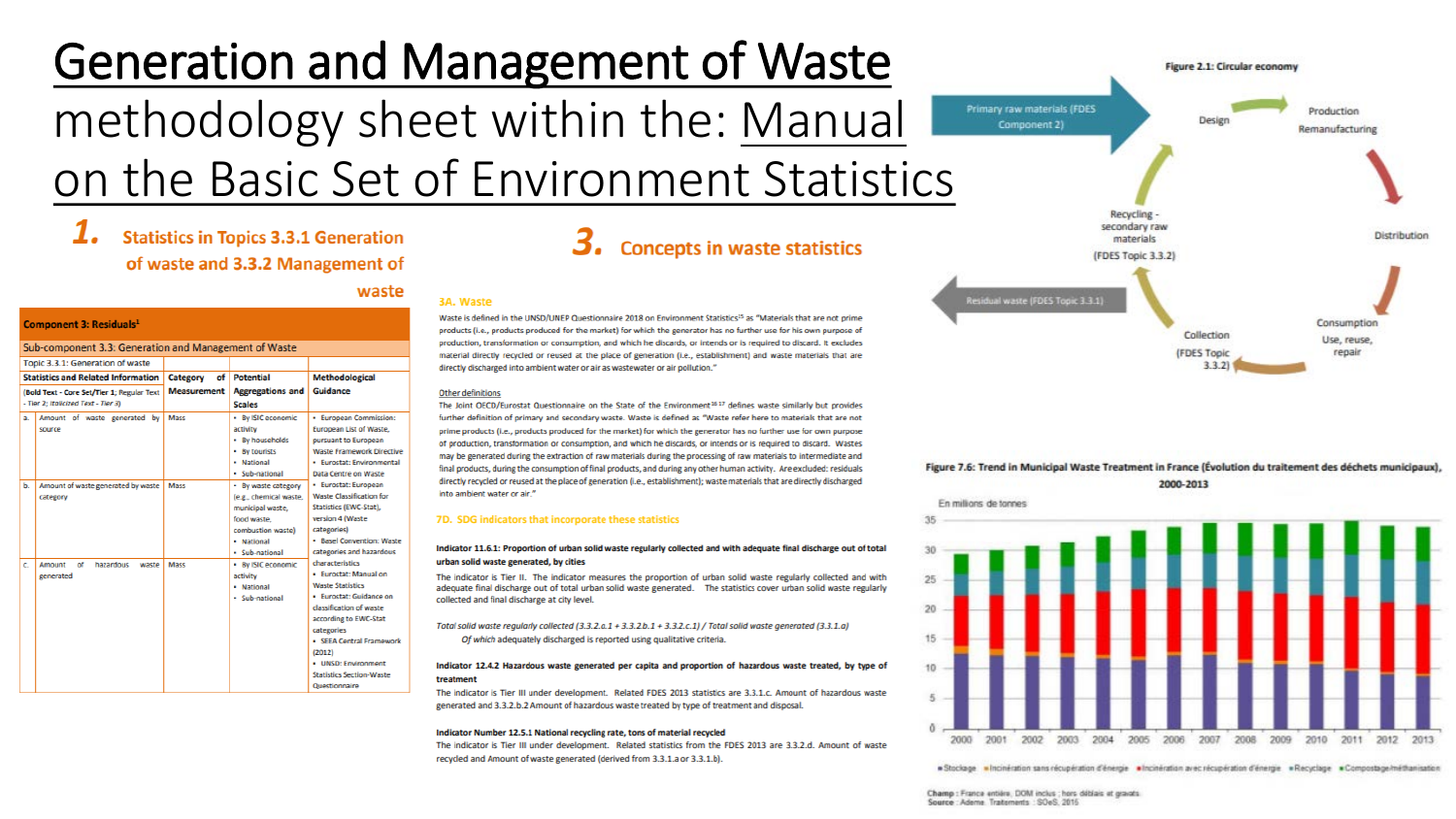Experience collecting all waste (including e-waste) data from the ESCWA region



- Since 1999, UNSD has collected waste data nine times biennially via the UNSD/UNEP Questionnaire on Environment Statistics (waste section) from 170+ UN member states, including ESCWA states.
- Questionnaire is sent to National Statistical Offices and Ministries of Environment. This year's Questionnaire shall be sent in November, 2020.
- UNSD does not make any estimation or imputation for missing values so the number of data points provided are actual country data and considered official statistics.
- Following liaisons with United Nations University, and a pilot exercise with 42 countries in 2017, UNSD added e-waste (electronic waste) to the Questionnaire in 2018 ("Total e-waste generated", and "Total e-waste collected"), and shall expand collection on e-waste in 2020.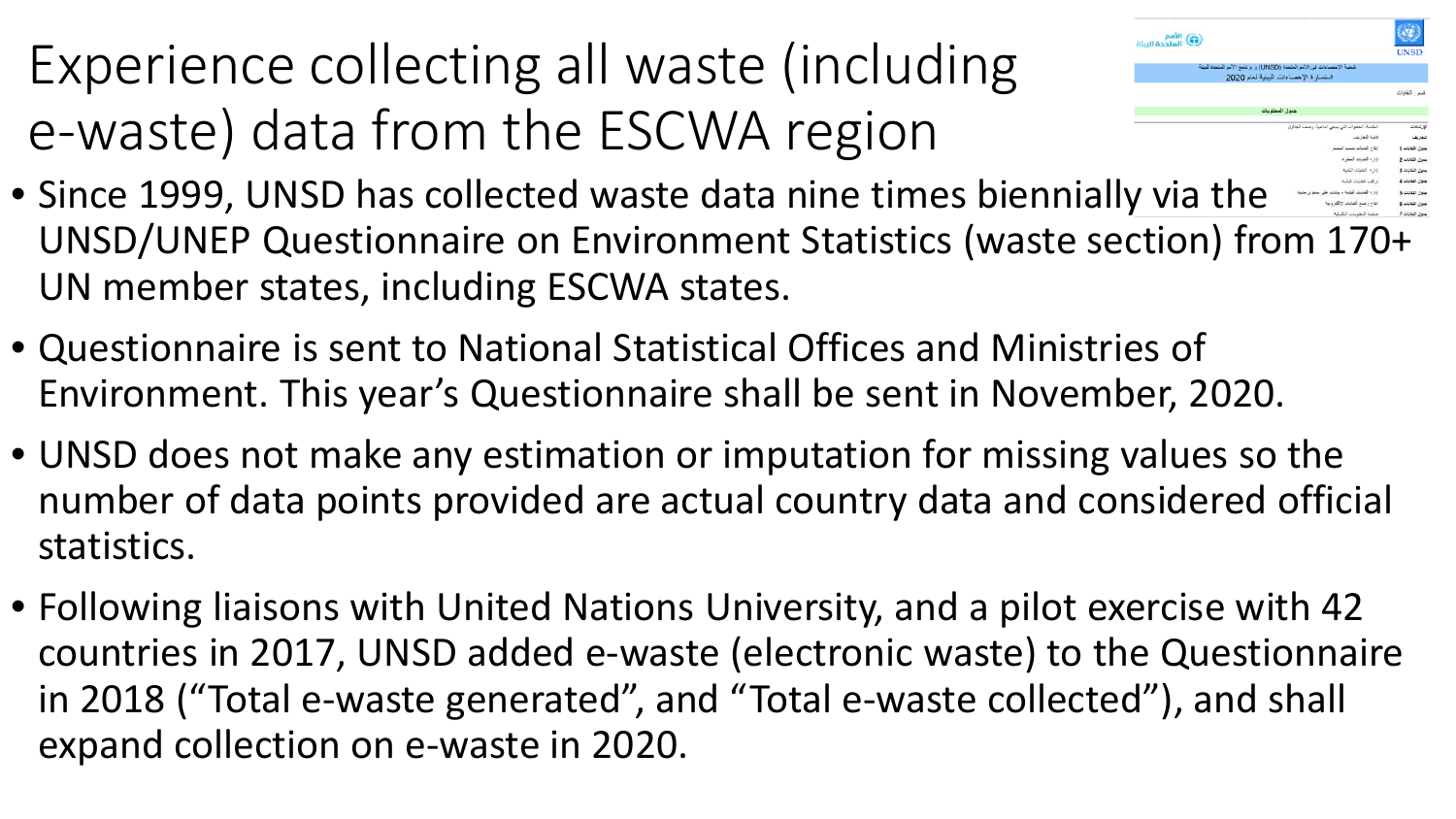Experience collecting all waste (including e-waste) data from the ESCWA region



- Partial response rate to the Questionnaire typically hovers around 50% (e.g. in 2018, 86/165 member states = 52%).
- In 2018, 12/20 = 60% of ESCWA member states provided data.
- Following dialogue with UN member states (including ESCWA states), in 2020, breakdowns of e-waste are added to the Questionnaire. For example…
	- Large equipment
	- Screens, monitors and equipment containing screens
	- Small e-waste (e.g. lamps; small equipment; small IT and telecommunications equipment)

معدات كبیرة شاشات وألواح ومعدات تحتوي على شاشات (..) نفایات إلكترونیة صغیرة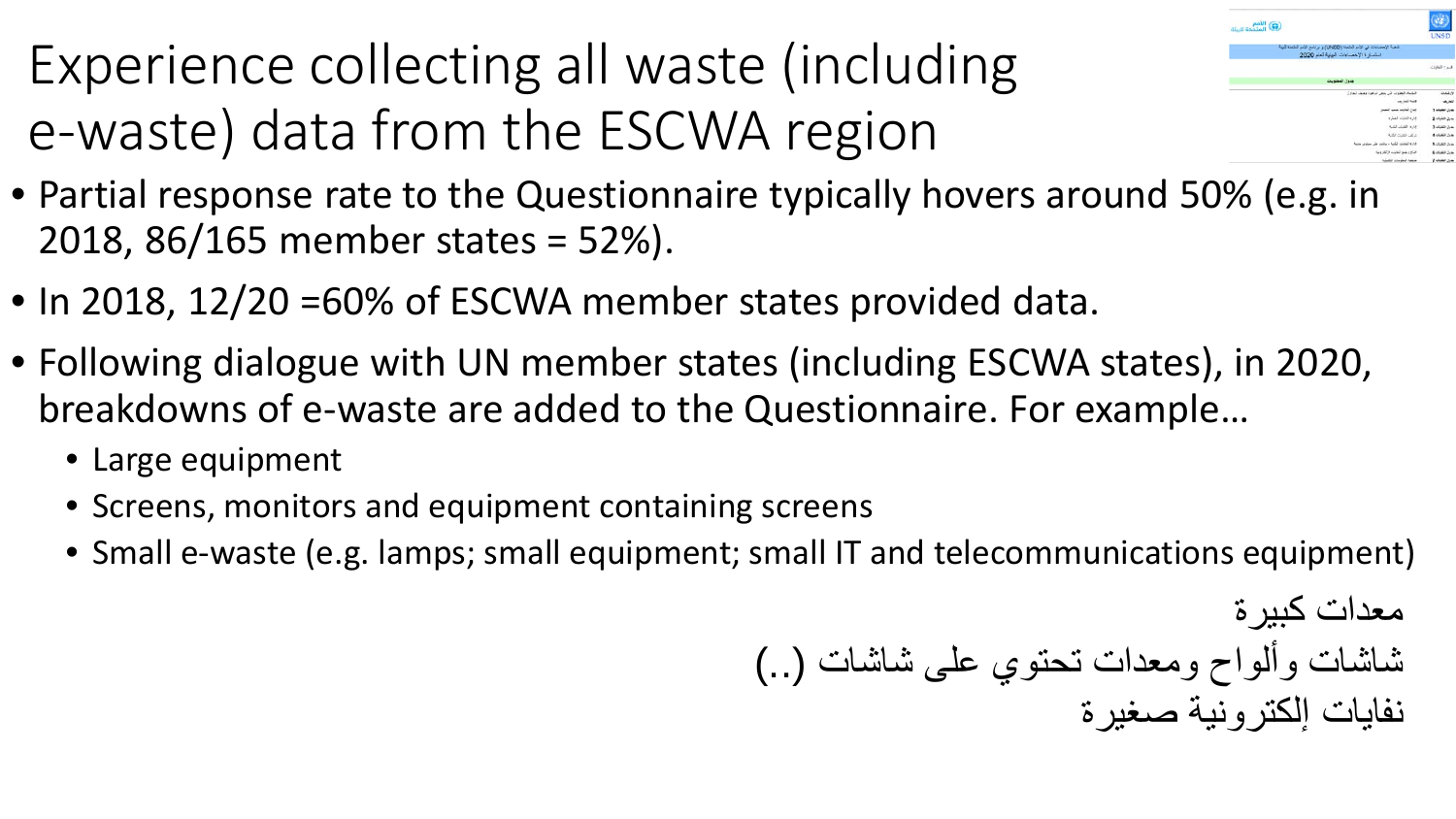# Waste statistics and the SDG indicators

• Indicator 11.6.1: Proportion of urban solid waste regularly collected and with adequate final discharge out of total urban solid waste generated, by cities



- Custodian agencies: UN-HABITAT, UNSD
- City-level variables from the UNSD/UNEP Questionnaire on Environment Statistics (waste section) feature in this indicator's methodology (e.g. municipal waste generated; municipal waste collected; municipal waste recycled, incinerated (with/without energy recovery), landfilled, composted)
- UNSD considering a pilot questionnaire in 2021 to test for countries' data availability on waste treated in "controlled facilities" per SDG demand

### Method:

Total Municipal Solid Waste collected and managed in controlled facilities (tonnes/day)

Total Municipal Solid Waste generated (tonnes/day)  $\frac{1}{2}$   $\frac{1}{2}$   $\frac{100\%}{2}$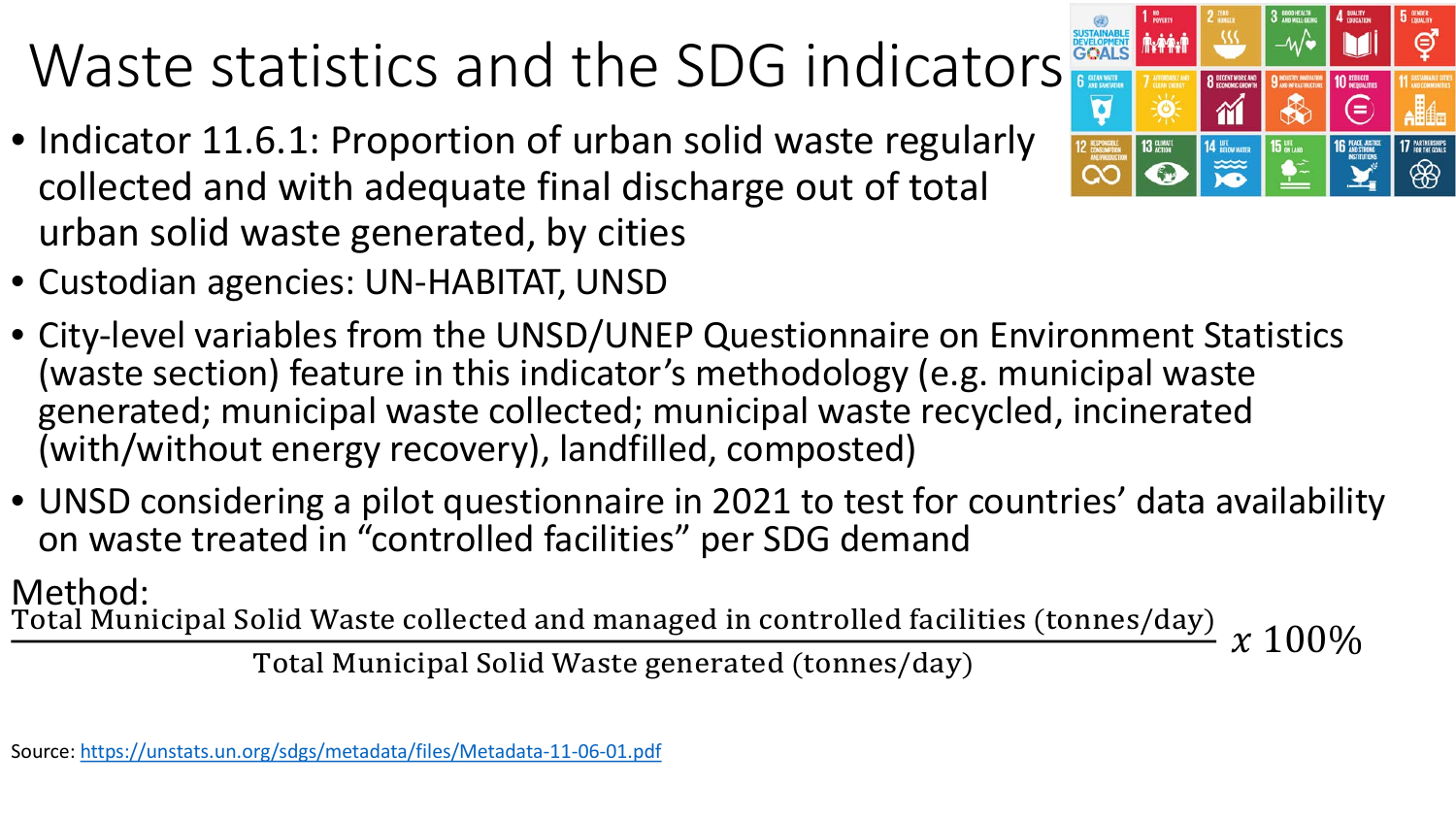# Waste statistics and the SDG indicators

- Indicator 12.4.2: Hazardous waste generated per capita and proportion of hazardous waste treated, by type of treatment
- **6** CLEAN WATER  $\overline{\mathbf{q}}$

⊜

17 PARTNERSHIPS അ

⋐

14 BELOW WATER

**15 UFE** 

- 
- Custodian agencies: UNEP, UNSD
- Variables from the UNSD/UNEP Questionnaire on Environment Statistics (waste section) feature in this indicator's methodology (e.g. hazardous waste generated; hazardous waste treated or disposed of (by recycling, incineration (with/without energy recovery), landfilling)

Method: Hazardous waste treated during the year (tonnes) Hazardous waste generated during the year (tonnes)

Source: <https://unstats.un.org/sdgs/metadata/files/Metadata-12-04-02.pdf>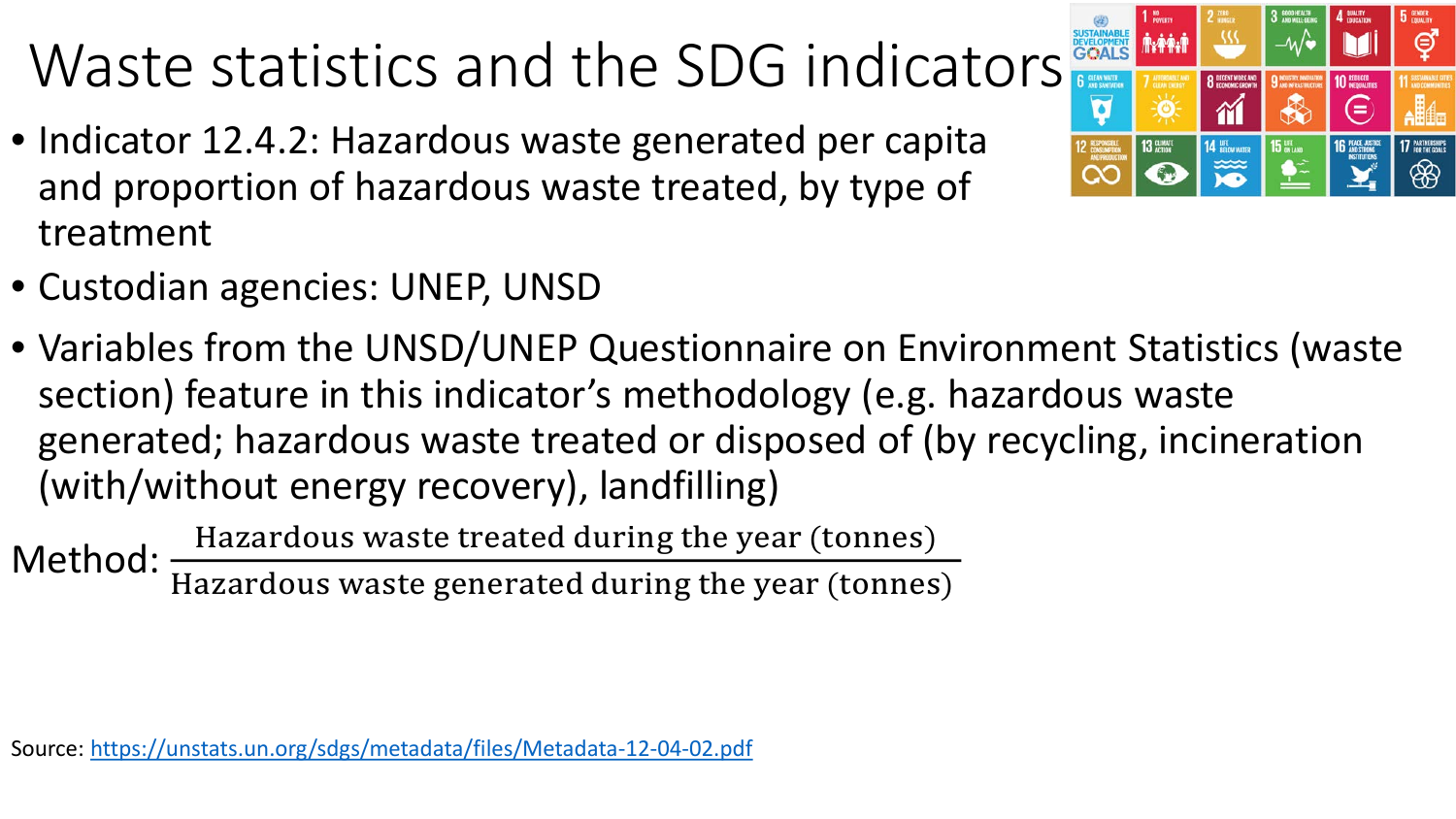# Waste statistics and the SDG indicators

- Indicator 12.5.1: National recycling rate, tons of material recycled
- Custodian agencies: UNEP, UNSD
- Variables from the UNSD/UNEP Questionnaire on Environment Statistics (waste section) feature in this indicator's methodology (e.g. total amount of municipal waste generated; total amount of municipal waste recycled; municipal waste [imported/exported])

Method:

Material recycled+Material exported intended for recycling −material imported intended for recycling



Source: <https://unstats.un.org/sdgs/metadata/files/Metadata-12-05-01.pdf>

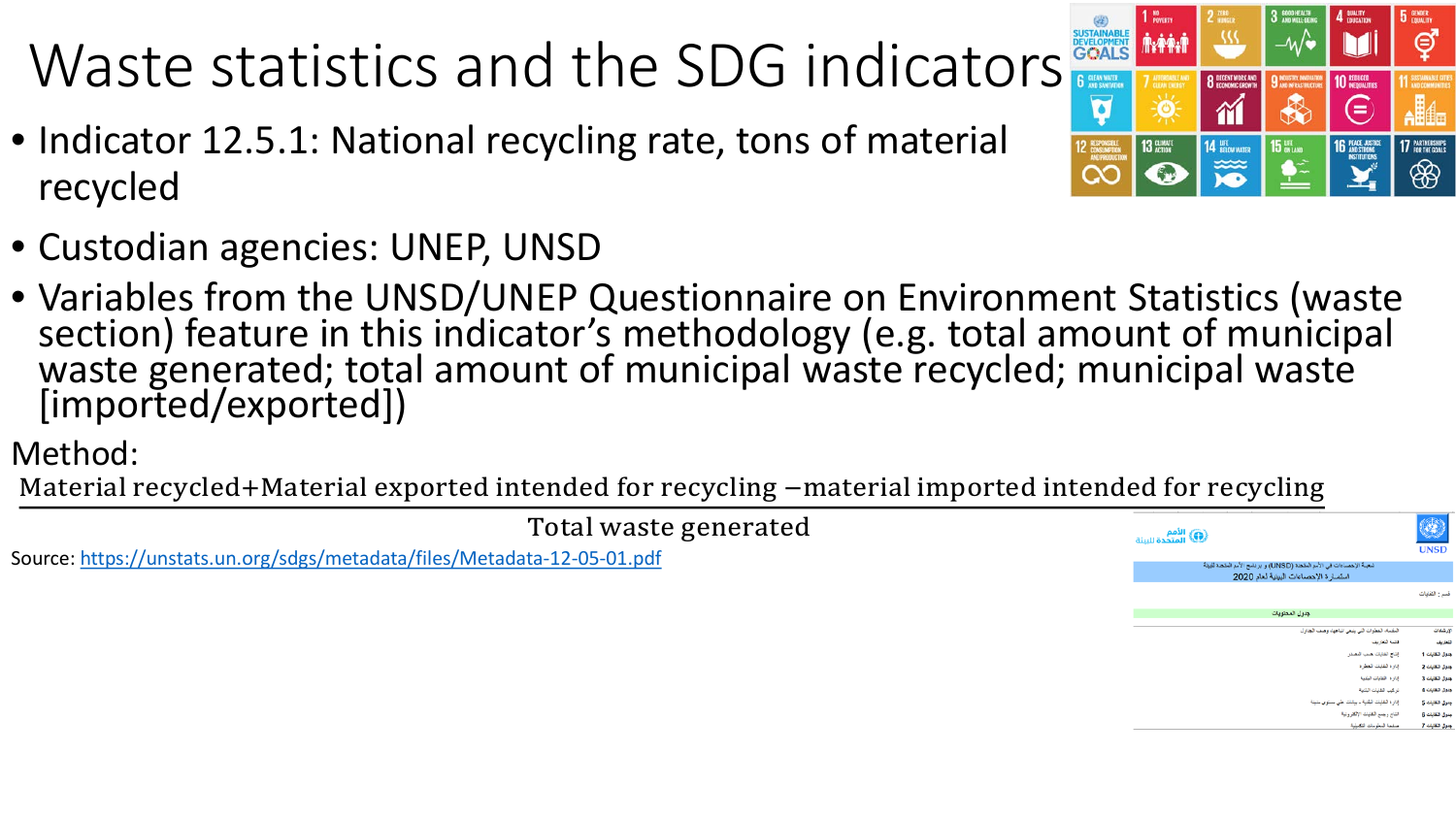### Observations on Waste statistics and the SDG indicators

- In the case of all three SDG indicators mentioned, the UNSD/UNEP Questionnaire on Environment Statistics is the preferred data source. This follows extensive peer reviews of methods at expert group meetings at international level
- This Questionnaire prioritizes official data reported by countries' National Statistical Offices or Ministries of Environment
- This Questionnaire has, over time, proven to maintain relevance and to be flexible and open to adding new variables in light of increasing demands.